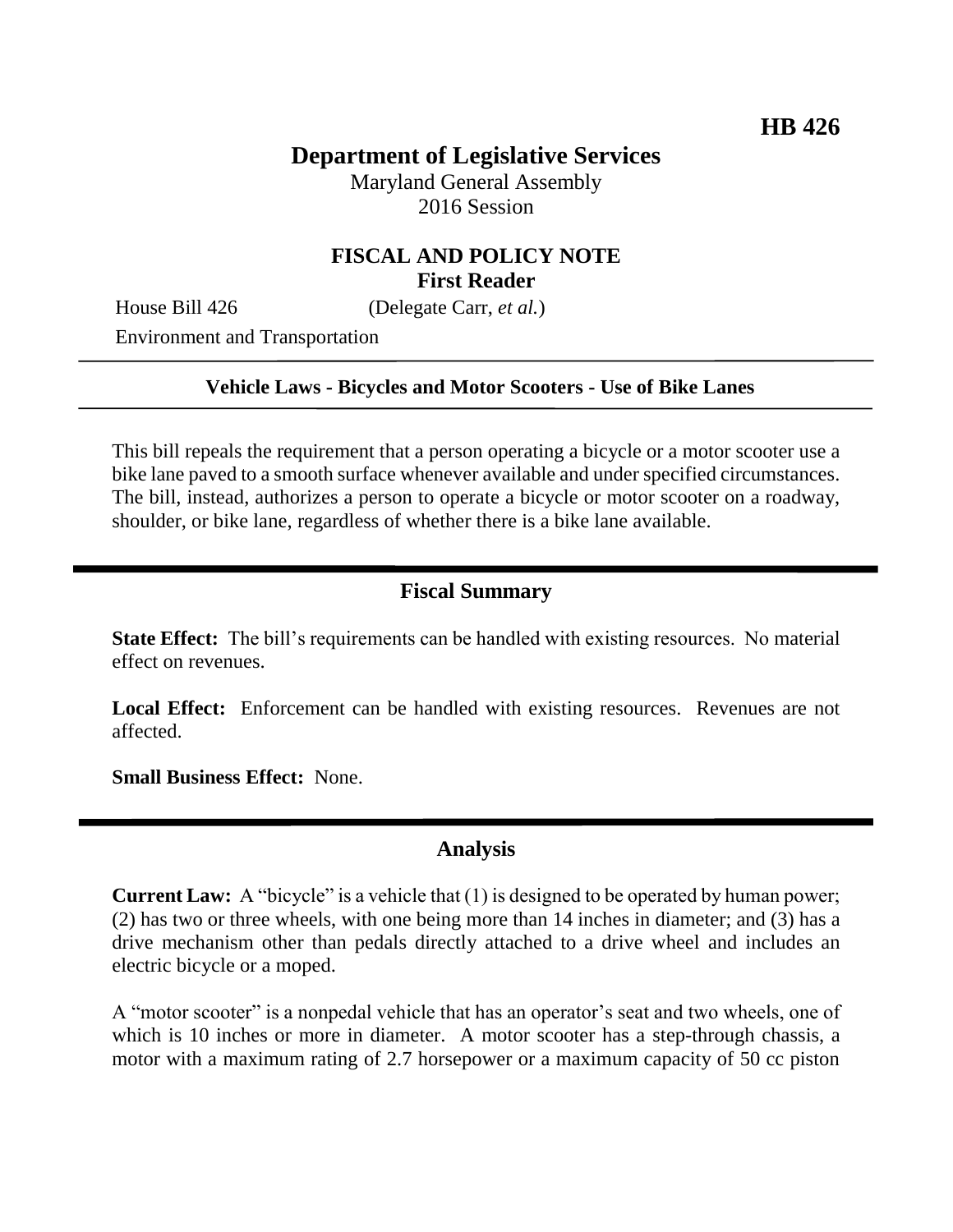displacement, and an automatic transmission. A motor scooter does not include an off-road vehicle, a motorcycle, or an all-terrain vehicle.

*Use of Bike Lanes:* A person operating a bicycle or a motor scooter is authorized to use the roadway or the shoulder when there is no bike lane paved to a smooth surface available. However, the bicycle operator may not ride on the roadway but, instead, must use a paved bike lane whenever one is available except when (1) overtaking and passing another bicycle, motor scooter, pedestrian, or other vehicle within the bike lane (if the overtaking and passing cannot be done safely within the bike lane); (2) preparing for a left turn at an intersection or into an alley, private road, or driveway; (3) reasonably necessary to leave the bike lane to avoid debris or other hazardous condition; or (4) reasonably necessary to leave the bike lane because the bike lane is overlaid with a right turn lane, merge lane, or other marking that breaks the continuity of the bike lane. Bicycle and motor scooter operators must not leave a bike lane until the movement can be made with reasonable safety and only after giving an appropriate signal. A violation of these provisions is a misdemeanor, subject to a maximum fine of \$500. The prepayment penalty for the violation of operating a bicycle on a roadway is \$90. The prepayment penalty for a violation of unsafely leaving a bike lane or shoulder without an appropriate signal is \$50.

*Overtaking Bicycles, Electric Personal Assistive Mobility Devices, and Motor Scooters:* A driver of a vehicle must exercise due care to avoid colliding with any bicycle, Electric Personal Assistive Mobility Device (EPAMD), or motor scooter. A violation of this provision is a misdemeanor, subject to a maximum fine of \$500. The prepayment penalty assessed by the District Court is \$290.

A driver of a vehicle is required to safely overtake a bicycle, EPAMD, or a motor scooter at a distance of at least three feet, except as otherwise specified. The requirement does not apply if, at the time, (1) the bicycle, EPAMD, or motor scooter rider fails to ride to the right side of the roadway as required by the Maryland Vehicle Law; (2) the rider fails to comply with the requirement to ride in a bicycle lane or shoulder that is paved to a smooth surface; (3) the passing with a clearance of less than three feet is caused solely by the failure of the bicycle, EPAMD, or motor scooter rider to maintain a steady course; or (4) the highway on which the vehicle is being driven is not wide enough to lawfully pass the bicycle, EPAMD, or motor scooter at a distance of at least three feet. Unless otherwise specified by law, the driver of a vehicle is required to yield the right-of-way to a person who is lawfully riding a bicycle, an EPAMD, or a motor scooter in a designated bicycle lane or shoulder if the vehicle driver is about to enter or cross the designated bicycle lane or shoulder. A violation of these provisions is a misdemeanor with a maximum fine of \$500. The prepayment penalty for these violations is \$80 and, upon conviction, one point assessed against the driver's license. If the violation contributes to an accident, the prepayment penalty is \$120 and three points assessed against the license.